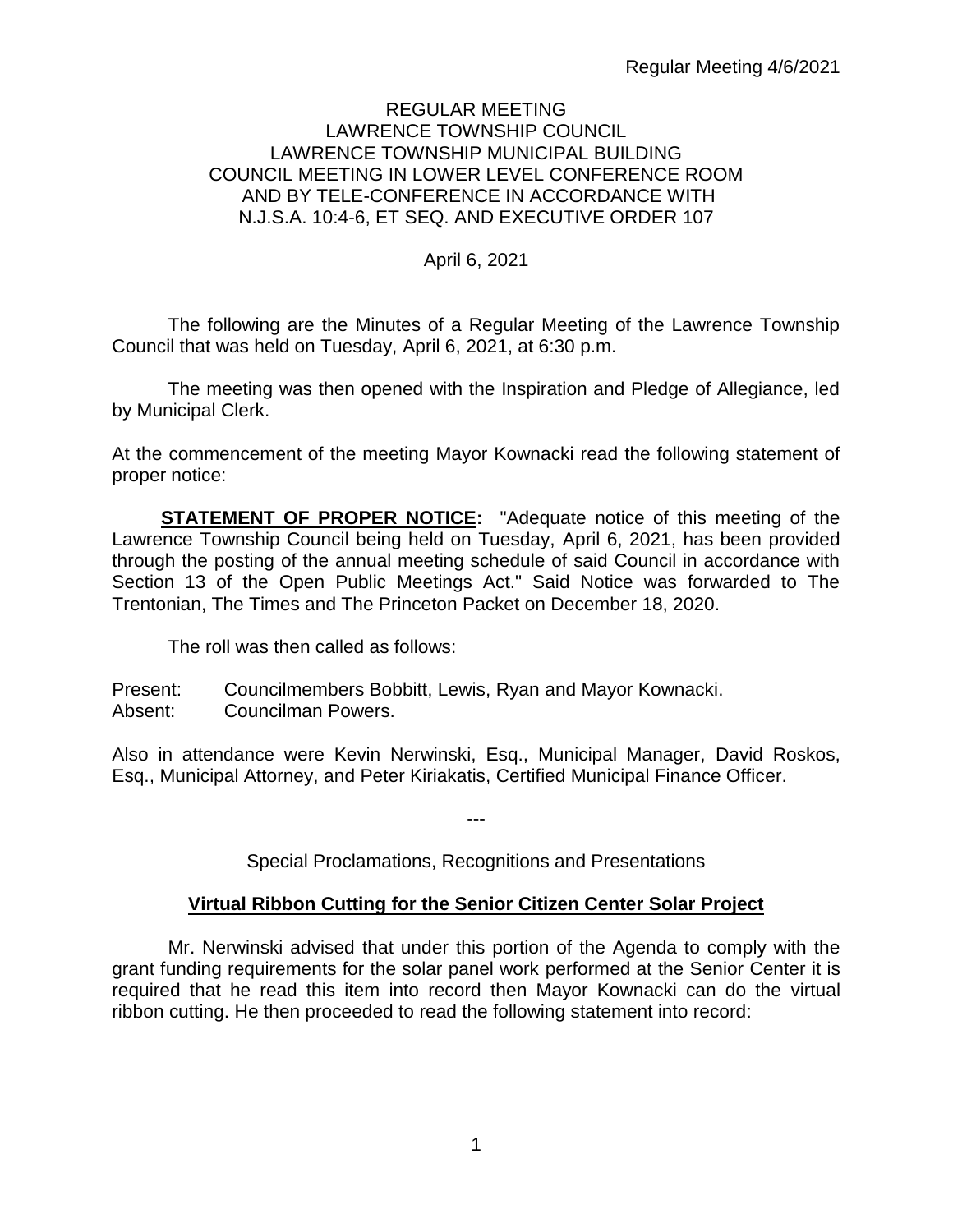Lawrence Township was awarded a \$10,000 Sustainable Jersey grant funded by the Gardinier Environmental Fund to install a roof-mounted solar array at the Senior Citizen Center. The project is the capstone of the Township's efforts to advance to a more sustainable future with solar installations at various municipal facilities. The system is expected to generate about 6000 KW hours of electricity annually, which is intended to meet the needs of the center. The installation is now complete and the Township will begin to receive the benefits of renewable energy while again reducing our carbon footprint. In addition, the Township is eligible for Transition Incentives under the Transition Renewable Energy Certificate program. The Township will receive approximately \$600 annually for 15 years. With this virtual ribbon cutting, the Lawrence Senior Citizen Center goes solar!

---

# Public Participation

There was no public participation.

---

# Review and Revisions of Agenda

The Municipal Clerk requested that the Agenda be amended to include Resolution No. 140-21 (18-H.8), Authorizing an Amendment to the Approved Introduced 2021 Budget.

On a motion by Ms. Lewis, seconded by Mr. Ryan, the Agenda was amended to include the above revision.

Same was carried on the following roll call vote:

Ayes: Councilmembers Bobbitt, Lewis, Ryan and Mayor Kownacki.

Absent: Councilman Powers.

Abstain: None

---

# Adoption of Minutes

There was no adoption of Minutes.

Awarding or Rejecting of Bids

---

There was no award or rejection of bids.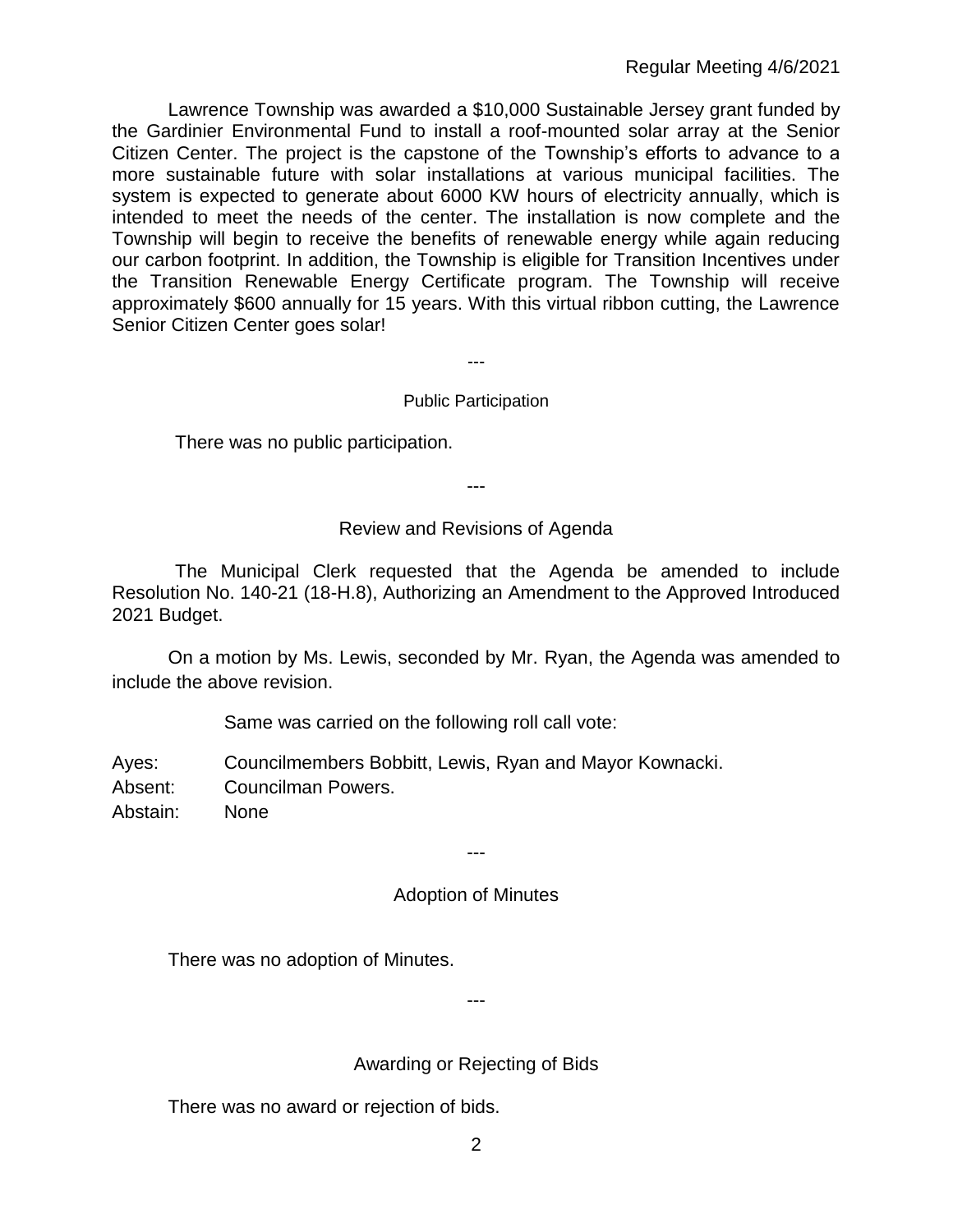---

#### Introduction of Ordinances

Mayor Kownacki read by title, an ordinance entitled, "AN ORDINANCE AMENDING CHAPTER 333 HOURS OF OPERATION OF BUSINESS AND COMMERCIAL ESTABLISHMENTS"

Mr. Nerwinski advised that Ordinance extends hours of operation of businesses and commercial establishments. The ordinance extends the hours of operations for businesses from 1:00 AM to 2:00 AM. It is done in response to a request by a business owner on behalf of others to help offset the losses sustained from the pandemic. And, after some discussion the Chief of Police was on board with trying the new hours in light of the pandemic to the give business owners a better opportunity to recover some of their losses.

The Ordinance No. 2387-21 was introduced and approved on the following roll call vote:

| <b>COUNCIL</b>     | <b>AYE</b> | <b>NAY</b> | <b>PRESENT</b> | <b>ABSENT</b> | <b>ABSTAIN</b> | <b>MOVE</b> | <b>SECOND</b> |
|--------------------|------------|------------|----------------|---------------|----------------|-------------|---------------|
| <b>Mr. Bobbitt</b> |            |            |                |               |                |             | $\mathbf{v}$  |
| <b>Ms. Lewis</b>   |            |            |                |               |                | л           |               |
| <b>Mr. Powers</b>  |            |            |                |               |                |             |               |
| Mr. Ryan           |            |            |                |               |                |             |               |
| Mavor Kownacki     |            |            |                |               |                |             |               |

Mayor Kownacki read by title, an ordinance entitled, "AN ORDINANCE AMENDING ORDINANCE NO. 2281-17 ESTABLISHING PROVISIONS GOVERNING SPECIAL DUTY ASSIGNMENTS FOR POLICE OFFICERS"

 $\sim$   $\sim$ 

Mr. Nerwinski advised that Ordinance amends Ordinance 2281-17 establishing new pay rates, in particular, to third-party and holiday pay for special duty assignments for police officers as negotiated in the current bargaining agreement for Fraternal Order of Police and the Rank and File.

The Ordinance No. 2388-21 was introduced and approved on the following roll call vote:

| <b>COUNCIL</b>     | <b>AYE</b> | <b>NAY</b> | <b>PRESENT</b> | <b>ABSENT</b> | <b>ABSTAIN</b> | <b>MOVE</b> | <b>SECOND</b> |
|--------------------|------------|------------|----------------|---------------|----------------|-------------|---------------|
| <b>Mr. Bobbitt</b> |            |            |                |               |                |             |               |
| Ms. Lewis          |            |            |                |               |                |             |               |
| <b>Mr. Powers</b>  |            |            |                |               |                |             |               |
| Mr. Rvan           |            |            |                |               |                |             |               |
| Mavor Kownacki     |            |            |                |               |                |             |               |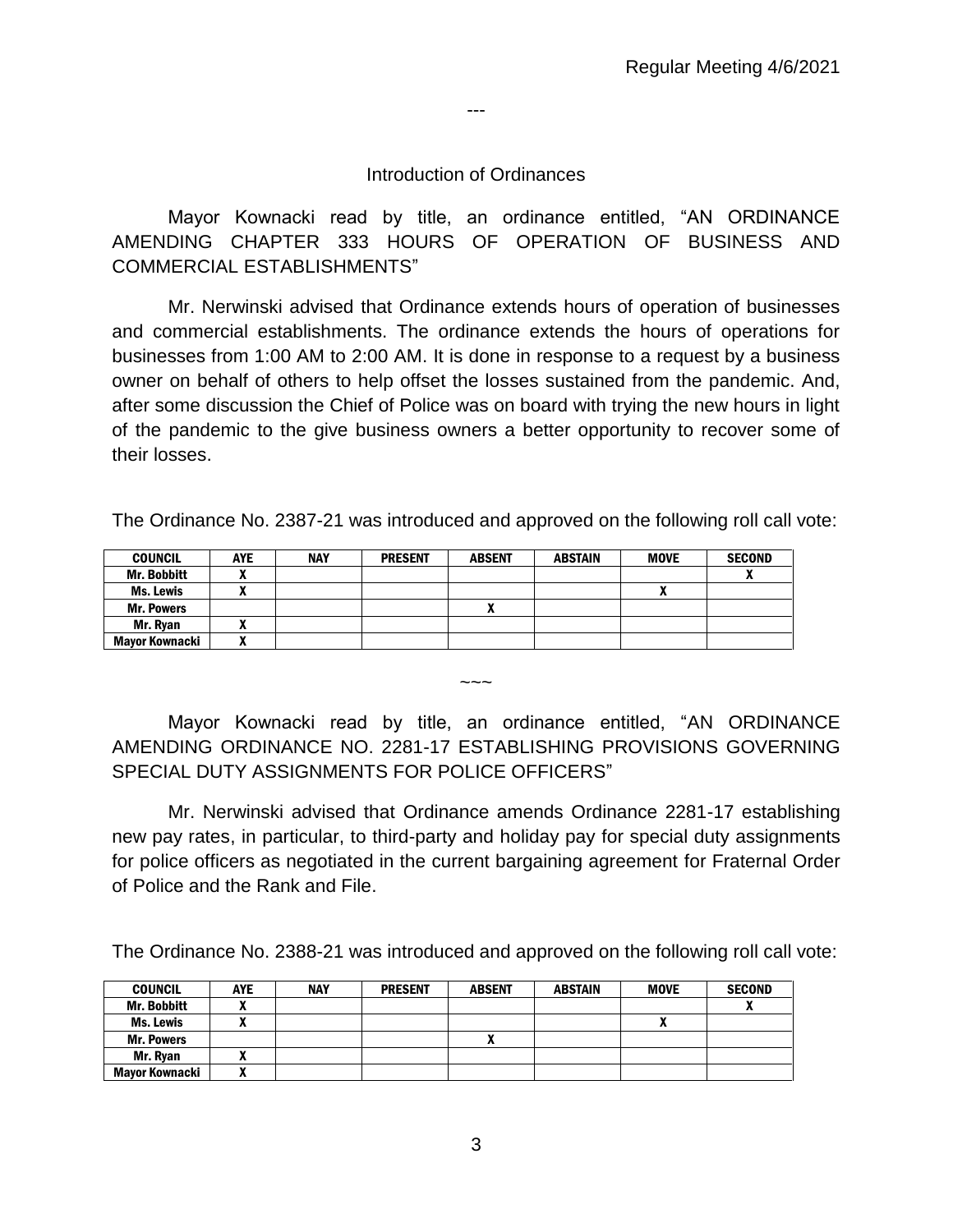$\sim\sim\sim$ 

Mayor Kownacki read by title, an ordinance entitled, "AN ORDINANCE AMENDING CHAPTER 156 'FEES' OF THE LAWRENCE TOWNSHIP ADMINISTRATIVE CODE"

Mr. Nerwinski advised that Ordinance amends Chapter 156 "Fees" of the Lawrence Township Code. The Ordinance establishes a fee to be charged to an OPRA requestor when the Township uses the services of an outside vendor for processing certain request.

The Ordinance No. 2389-21 was introduced and approved on the following roll call vote:

| <b>COUNCIL</b>     | <b>AYE</b>     | <b>NAY</b> | <b>PRESENT</b> | <b>ABSENT</b> | ABSTAIN | <b>MOVE</b> | <b>SECOND</b> |
|--------------------|----------------|------------|----------------|---------------|---------|-------------|---------------|
| <b>Mr. Bobbitt</b> | $\bullet$<br>^ |            |                |               |         |             |               |
| Ms. Lewis          | -              |            |                |               |         | n           |               |
| <b>Mr. Powers</b>  |                |            |                |               |         |             |               |
| Mr. Rvan           | -<br>~         |            |                |               |         |             |               |
| Mavor Kownacki     | $\bullet$<br>~ |            |                |               |         |             |               |

 $\sim\sim\sim$ 

Mayor Kownacki read by title, an ordinance entitled, "AN ORDINANCE AMENDING ORDINANCE NO. 2374-20 SALARY ORDINANCE OF THE TOWNSHIP OF LAWRENCE-UNCLASSIFIED AND/OR EXEMPT, SEASONAL, EMERGENCY (NON-UNION) EMPLOYEES FOR 2020-2021"

Mr. Nerwinski advised that the Ordinance amends Ordinance 2374-20 Salary Ordinance for certain non-union employees for 2020-2021. The Ordinance establishes the fee schedule (pay maximums) for Part-Time and Seasonal Employees to be in compliance with the Federal changes in part-time and seasonal employment hourly rates.

The Ordinance No. 2390-21 was introduced and approved on the following roll call vote:

| <b>COUNCIL</b>        | <b>AYE</b> | <b>NAY</b> | <b>PRESENT</b> | <b>ABSENT</b> | <b>ABSTAIN</b> | <b>MOVE</b>  | <b>SECOND</b> |
|-----------------------|------------|------------|----------------|---------------|----------------|--------------|---------------|
| <b>Mr. Bobbitt</b>    |            |            |                |               |                |              |               |
| Ms. Lewis             |            |            |                |               |                | $\mathbf{r}$ |               |
| <b>Mr. Powers</b>     |            |            |                | ~             |                |              |               |
| Mr. Ryan              |            |            |                |               |                |              |               |
| <b>Mayor Kownacki</b> |            |            |                |               |                |              |               |

4

 $\sim\sim\sim$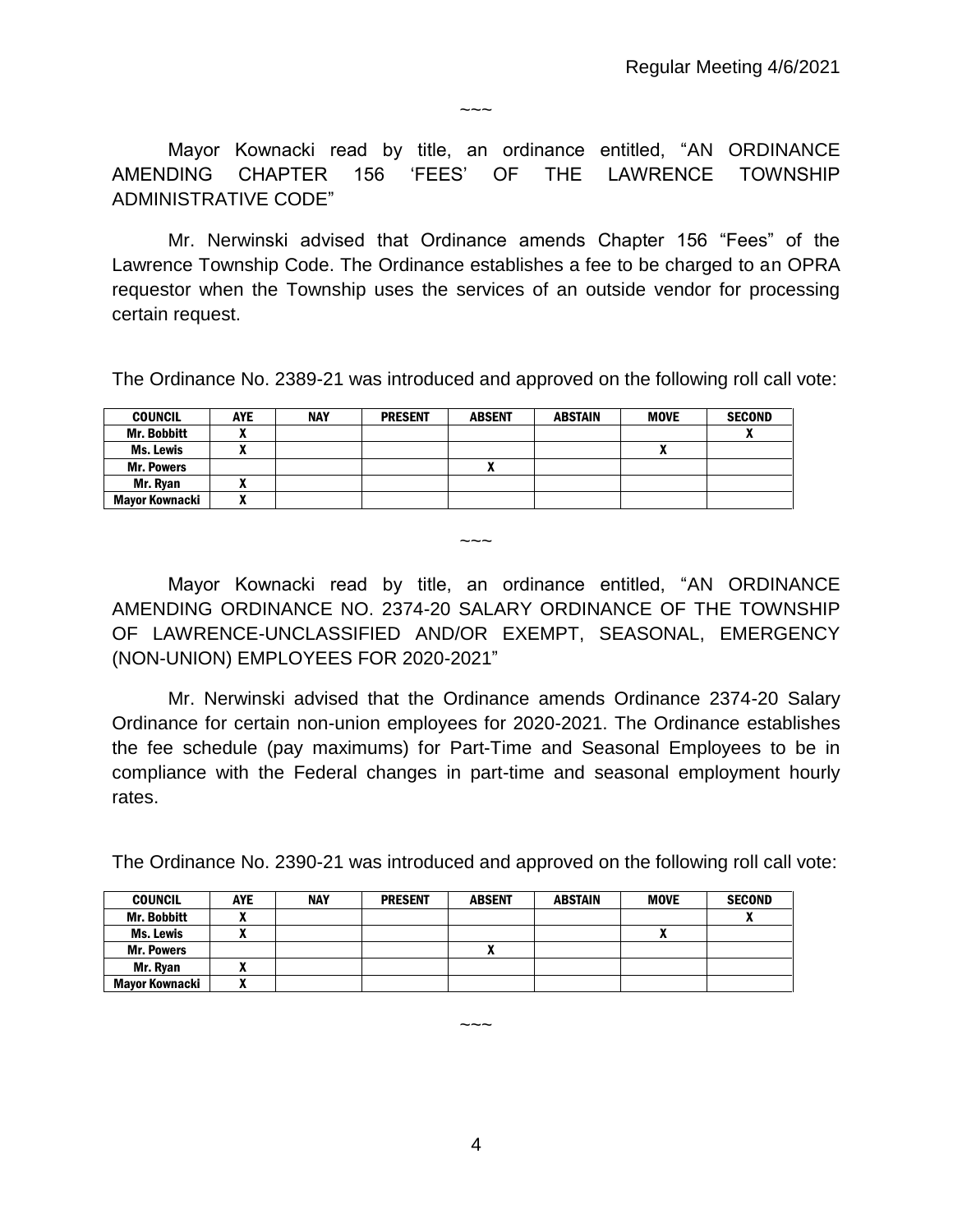Mayor Kownacki read by title, an ordinance entitled, "ORDINANCE AMENDING THE LAND USE ORDINANCE OF THE TOWNSHIP TO ADD SECTION 409A, THE APARTMENT AND TOWNHOUSE 4 DISTRICT"

Mr. Nerwinski advised that the Ordinance supplements the Land Use Ordinance to revise Section 409 "Apartment and Townhouse 4 District" to include a property designated as Block 701, Lot 39 of the Tax Map on Spruce Street. A Developer is interested in developing the property previous designated as industrial into town house grouping and this zoning change allows for that to occur prior to their presentation to the Planning Board.

Mr. Roskos noted that there is a provision that needs to be amended in the Ordinance on this first reading Section E-8 (b) – Building with all apartments: 25 units should be 27 units. And advised it is an inclusionary site under the Township's Housing Plan and the amended copy will be with the Municipal Clerk.

The Ordinance No. 2391-21 was introduced and approved (as amended) on the following roll call vote:

| <b>COUNCIL</b>     | <b>AYE</b> | <b>NAY</b> | <b>PRESENT</b> | <b>ABSENT</b> | <b>ABSTAIN</b> | <b>MOVE</b> | <b>SECOND</b> |
|--------------------|------------|------------|----------------|---------------|----------------|-------------|---------------|
| <b>Mr. Bobbitt</b> | ,,,        |            |                |               |                |             |               |
| <b>Ms. Lewis</b>   |            |            |                |               |                | A           |               |
| <b>Mr. Powers</b>  |            |            |                |               |                |             |               |
| Mr. Rvan           |            |            |                |               |                |             |               |
| Mavor Kownacki     |            |            |                |               |                |             |               |

---

## Adoption of Ordinances

Mayor Kownacki read by title, an ordinance entitled, "AN ORDINANCE TO VACATE, RELEASE AND EXTINGUISH ANY AND ALL DEDICATION OF PUBLIC RIGHTS IN OR TO A CERTAIN PORTION OF RIGHT OF WAY IN FRONT OF 20 TEXAS AVENUE AND AUTHORIZING THE SALE OF THE SAME IN THE TOWNSHIP OF LAWRENCE, COUNTY OF MERCER, STATE OF NEW JERSEY"

Ordinance No. 2385-21

AN ORDINANCE TO VACATE, RELEASE AND EXTINGUISH ANY AND ALL DEDICATION OF PUBLIC RIGHTS IN OR TO A CERTAIN PORTION OF RIGHT OF WAY IN FRONT OF 20 TEXAS AVENUE, AND AUTHORIZING THE SALE OF THE SAME, IN THE TOWNSHIP OF LAWRENCE, COUNTY OF MERCER, STATE OF NEW JERSEY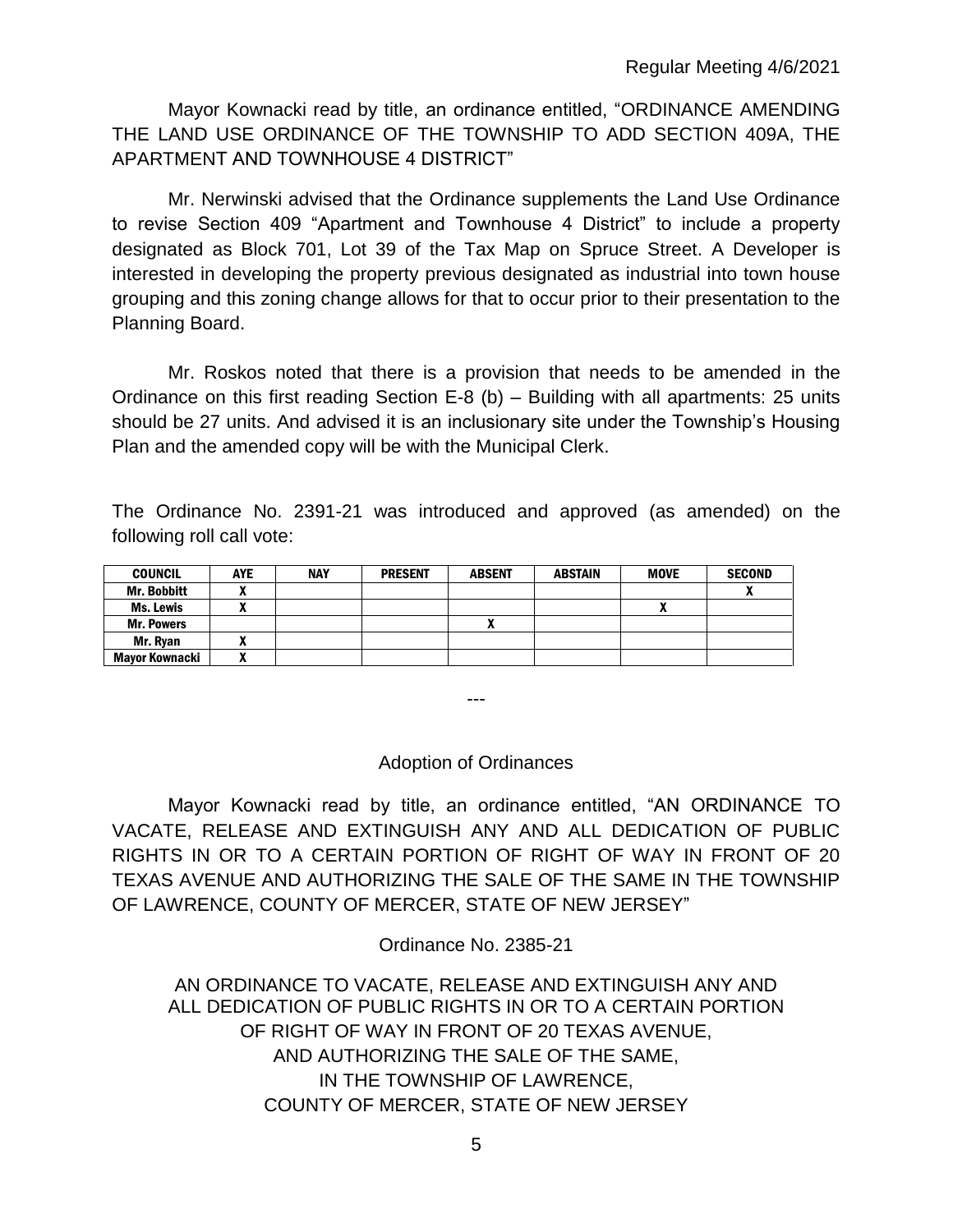WHEREAS, Public Service Electric and Gas Company (PSE&G) received preliminary and final major site plan approval to demolish an existing substation and construct a new substation at 2525 Brunswick Avenue and 20 Texas Avenue, Block 2005, Lots 9 and 10, on the Lawrence Township Tax Maps; and

WHEREAS, the Township Council recognized that the public utility installation such as that proposed by PSE&G for its new substation is viewed as an inherently beneficial use for the Township community; and

WHEREAS, the existing substation was installed in 1958 and PSE&G will be replacing outdated equipment that has reached the end of its useful life to provide increased capacity for electrical service that will satisfy the demands of peak loads and be available for continued commercial and residential development in the Township; and

WHEREAS, PSE&G has requested that the Township vacate an unused portion of the public right-of-way in front of the property known as 20 Texas Avenue of approximately 10 feet wide and containing 1,662 square feet which will be utilized in connection with the substation project; and

WHEREAS, N.J.S.A. 40A:12-13(b)(5) authorizes a private sale of municipal property not needed for public use to a contiguous landowner if there is only one owner of contiguous property, the subject property is less than the size required for development under the prevailing zoning ordinance, and there are no capital improvements on the property; and

WHEREAS, per N.J.S.A. 40A:12-13(b)(5) the consideration must be fair market value; and

WHEREAS, PSE&G is the only owner of contiguous property, the 1,662 square feet portion of the right of way is less than the size required for development under the prevailing zoning ordinance, it contains no capital improvements, and it is not needed for public use; and

WHEREAS, the Township Municipal Assessor has evaluated the 1,662 square feet portion of the right of way and determined the market value to be \$33,200.00; and

WHEREAS, PSE&G has agreed to compensate the Township based on the market value of the 1,662 square feet portion of the right of way; and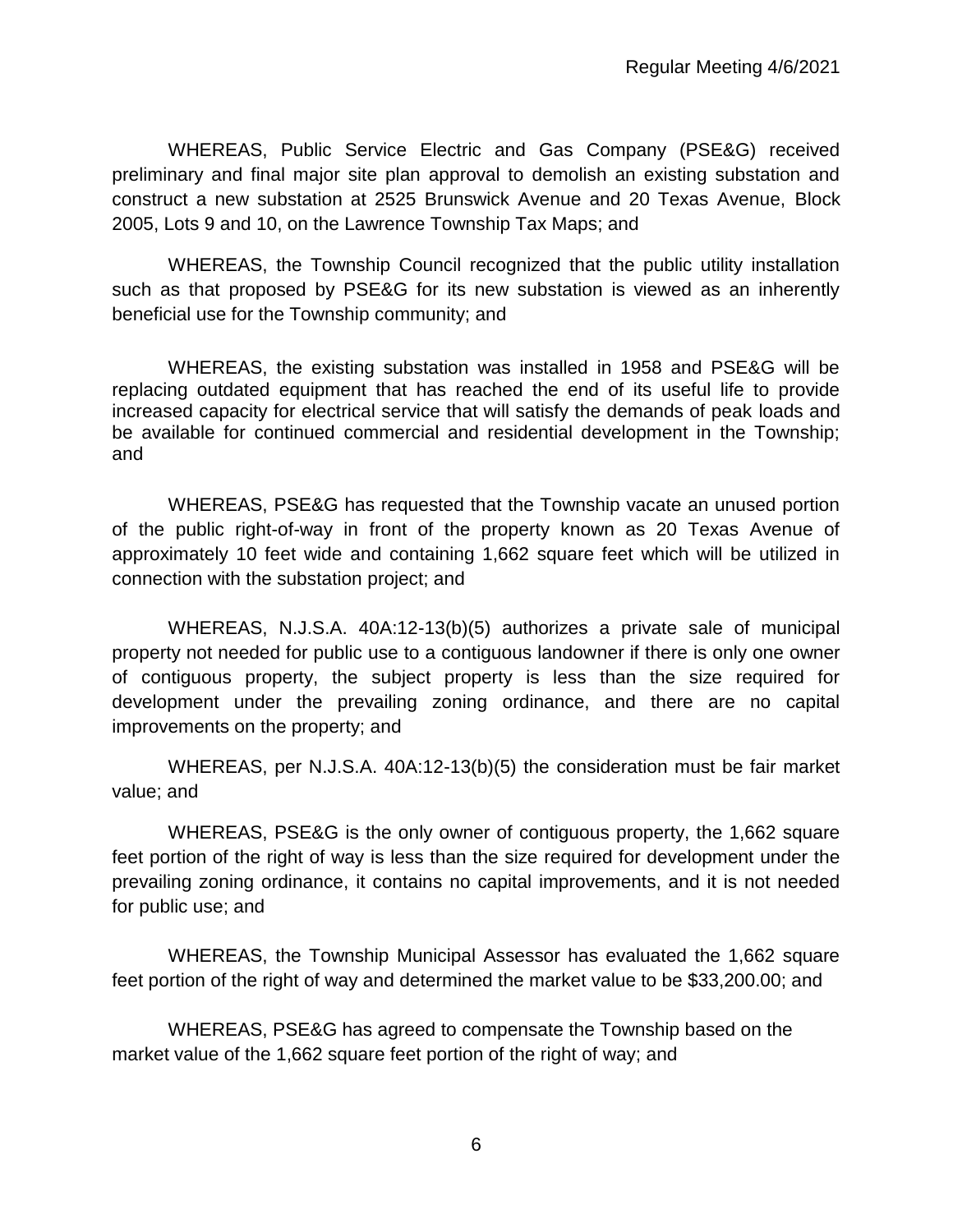WHEREAS, the Township Council of the Township of Lawrence has determined that the public interest will be best served by vacating this portion of said roadway releasing and extinguishing the public rights in and to such vacation and selling; and

NOW, THEREFORE, BE IT ORDAINED by the Township Council of the Township of Lawrence, County of Mercer, State of New Jersey, that:

- A. The 1,662 square feet portion of the right of way in front of the property known as 20 Texas Avenue is not needed for public use.
- B. Any and all public rights in the 1,662 square feet portion of the right of way in front of the property known as 20 Texas Avenue be and the same are hereby vacated, released and extinguished in and to all or any portion of the right-of-way as particularly described in Schedule A "Metes & Bounds Description 10' Wide Right-of-Way Vacation from the Township of Lawrence to PSE&G Company".
- C. The 1,662 square feet portion of the right of way in front of the property known as 20 Texas Avenue is less than the size required for development under the prevailing zoning ordinance, and there are no capital improvements on the property; and, 20 Texas Avenue, which is owned by PSE&G is the only contiguous landowner
- D. The sale of the 1,662 square feet portion of the right of way in front of the property known as 20 Texas Avenue to PSE&G for \$33,200.00 is authorized; and further, the Mayor, Township Manager, Township Clerk, and Township Attorney are hereby authorized to execute all documents necessary for the conduct of this public auction and for the conveyance of the property listed herein, including, but not limited to, executing all contracts, Deeds, and other conveyance documents.
- E. Notwithstanding this Ordinance, and pursuant to N.J.S.A. 40:67-1(b), there is hereby reserved and excepted from said vacation all rights and privileges now possessed by public utilities, as defined in N.J.S.A. 48:2- 13, and by any cable television franchise company as defined in the "Cable Television Act" P.L. 1972, c. 186 (N.J.S.A. 48:5A-1 et seq.), to maintain, repair or replace their existing facilities in, adjacent to, over or under any part thereof to be vacated.

# Repealer

All ordinances or parts of same inconsistent with any of the provisions of this ordinance are hereby repealed to the extent of such inconsistency.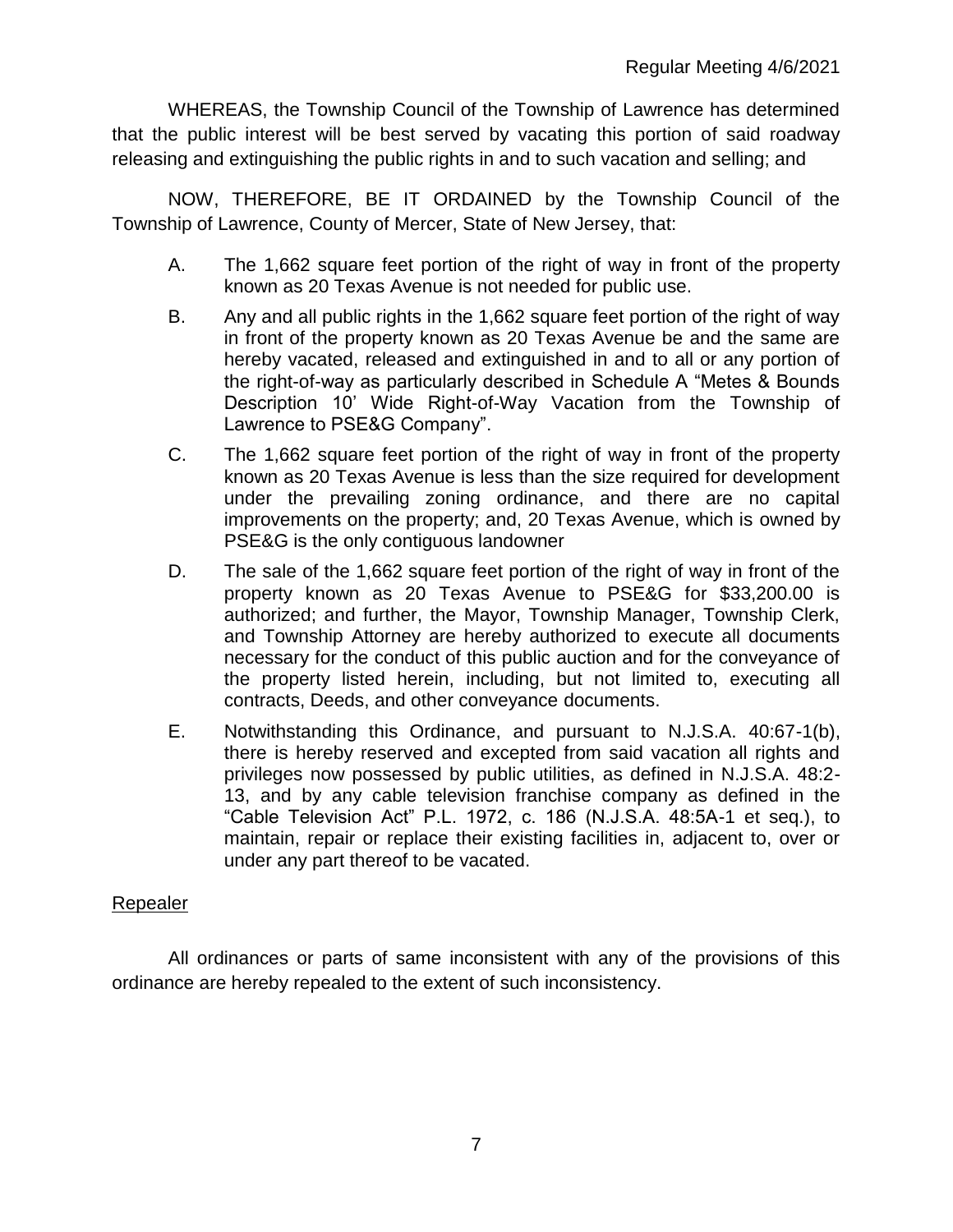# **Severability**

If any section, paragraph, sentence, clause or phrase of this ordinance shall be declared invalid for any reason, the remaining portions of this ordinance shall not be affected thereby and shall remain in full force and effect.

## **Notification**

Immediately upon adoption of this ordinance and publication according to law, the Municipal Clerk shall file a copy of this ordinance with the accompanying Schedule A "Metes & Bounds Description" along with an affidavit of publication with the Mercer County Clerk as required by N.J.S.A. 40:67-21.

## **Effective Date**

This ordinance shall take effect twenty (20) days after final adoption thereof and publication according to law.

The Ordinance was adopted after the public hearing thereon, on the following roll call vote:

| <b>COUNCIL</b>        | <b>AYE</b> | <b>NAY</b> | <b>PRESENT</b> | <b>ABSENT</b> | <b>ABSTAIN</b> | <b>MOVE</b> | <b>SECOND</b> |
|-----------------------|------------|------------|----------------|---------------|----------------|-------------|---------------|
| Mr. Bobbitt           |            |            |                |               |                |             |               |
| Ms. Lewis             |            |            |                |               |                |             |               |
| <b>Mr. Powers</b>     |            |            |                | Λ             |                |             |               |
| Mr. Ryan              | n          |            |                |               |                |             |               |
| <b>Mayor Kownacki</b> | w          |            |                |               |                |             |               |

Mayor Kownacki read by title, an ordinance entitled, "ORDINANCE TO EXCEED THE MUNICIPAL BUDGET APPROPRIATION LIMITS AND TO ESTABLISH A CAP BANK FOR THE TOWNSHIP OF LAWRENCE, COUNTY OF MERCER"

 $\sim\sim\sim$ 

Ordinance No. 2386–21

# ORDINANCE TO EXCEED THE MUNICIPAL BUDGET APPROPRIATION LIMITS AND TO ESTABLISH A CAP BANK FOR THE TOWNSHIP OF LAWRENCE, COUNTY OF MERCER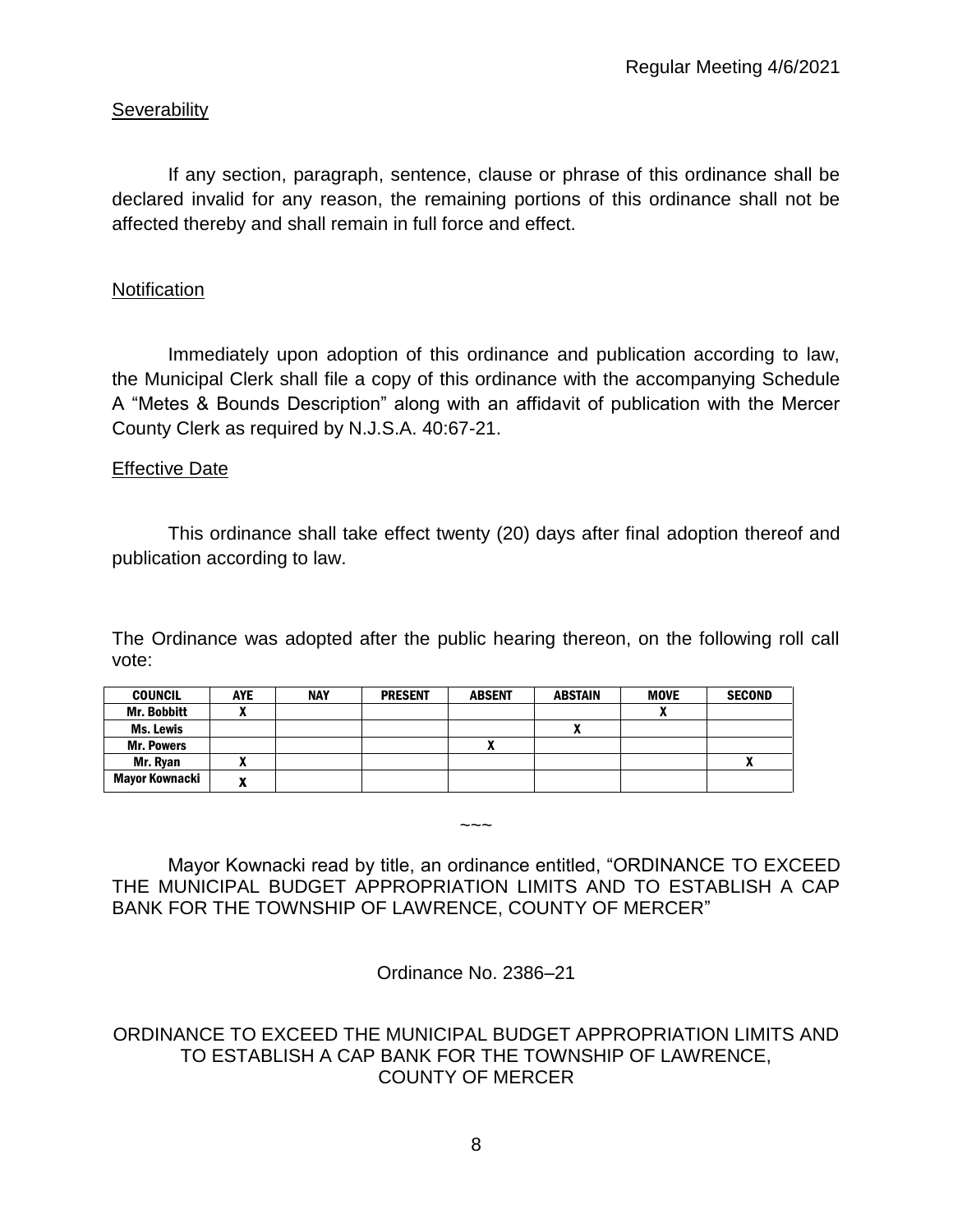WHEREAS, the Local Government Cap Law, N.J.S. 40A:4-45.1 et seq., provides that in the preparation of its annual budget, a municipality shall limit any increase in said budget to 1.0% unless authorized by ordinance to increase it to 3.5% over the previous year's final appropriations, subject to certain exceptions; and

WHEREAS, N.J.S.A. 40A:4-45.15a provides that a municipality may, when authorized by ordinance, appropriate the difference between the amount of its actual final appropriation and the 3.5% percentage rate as an exception to its final appropriations in either of the next two succeeding years; and

WHEREAS, the Township Council of the Township of Lawrence, County of Mercer, State of New Jersey finds it advisable and necessary to apply in its CY 2020 budget a CAP rate of 3.5% over the previous year's final appropriations, in the interest of promoting the health, safety and welfare of the citizens; and

WHEREAS, the Township Council hereby determines that a 3.5% CAP rate in the budget for said year, amounting to \$932,783.89 in excess of the increase in final appropriations otherwise permitted by the Local Government Cap Law, is advisable and necessary; and

WHEREAS, the Township Council hereby determines that any amount authorized hereinabove that is not appropriated as part of the final budget shall be retained as an exception to final appropriation in either of the next two succeeding years;

NOW, THEREFORE, BE IT ORDAINED by the Township Council of the Township of Lawrence, County of Mercer, State of New Jersey by a majority of the full authorized membership of this governing body affirmatively concurring that, in the CY 2021 budget year, the final appropriations of the Township of Lawrence shall, in accordance with this ordinance and N.J.S.A. 40A:4-45.14, have applied a CAP rate of 3.5%, amounting to \$932,783.89 and that the CY 2021 municipal budget for the Township of Lawrence be approved and adopted in accordance with this ordinance;

BE IT FURTHER ORDAINED that any amount authorized hereinabove that is not appropriated as part of the final budget shall be retained as an exception to final appropriation in either of the next two succeeding years; and

BE IT FURTHER ORDAINED that a certified copy of this ordinance as introduced be filed with the Director of the Division of Local Government Services within five days of introduction; and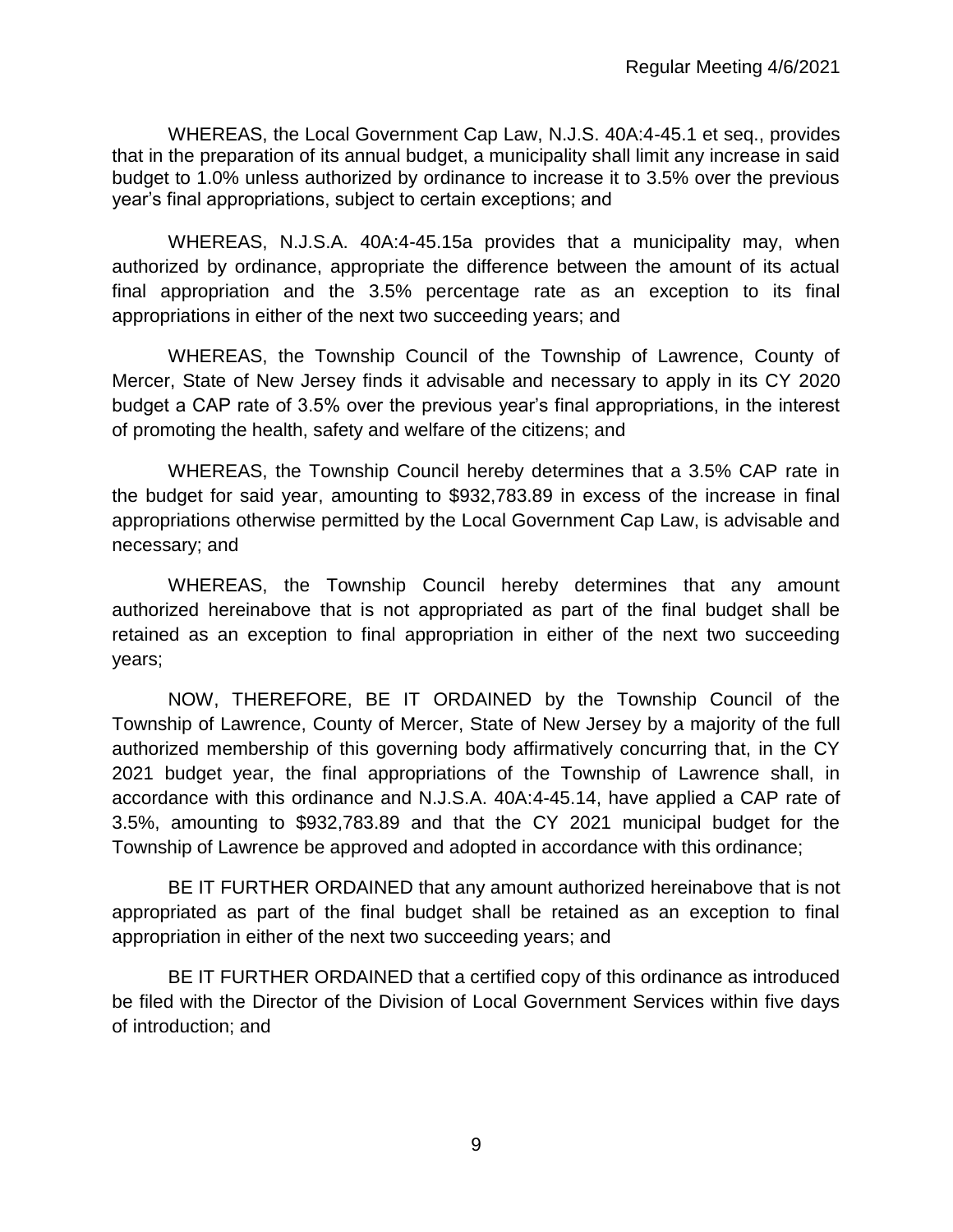BE IT FURTHER ORDAINED that a certified copy of this ordinance upon adoption, with the recorded vote included thereon, be filed with said Director within five days after such adoption.

The Ordinance was adopted after the public hearing thereon, on the following roll call vote:

| <b>COUNCIL</b>     | <b>AYE</b> | <b>NAY</b> | <b>PRESENT</b> | <b>ABSENT</b> | <b>ABSTAIN</b> | <b>MOVE</b> | <b>SECOND</b> |
|--------------------|------------|------------|----------------|---------------|----------------|-------------|---------------|
| <b>Mr. Bobbitt</b> |            |            |                |               |                |             |               |
| <b>Ms. Lewis</b>   |            |            |                |               |                | A           |               |
| <b>Mr. Powers</b>  |            |            |                |               |                |             |               |
| Mr. Rvan           |            |            |                |               |                |             |               |
| Mayor Kownacki     |            |            |                |               |                |             |               |

---

## **Manager's Report –**

Mr. Nerwinski reported that two Lawrence Township Police Officers have been promoted. Detective Matthew Grossi was promoted to Sergeant provisionally and Sergeant Michael Whitmore have been promoted from Sergeant to Lieutenant of the Police Department both really good officers who serve Lawrence and Police Department well and he wishes them the best of luck in their new titles.

Mr. Nerwinski further reported that a soft opening of the Township's new website was done and there are things they need to tweak along the way but overall, personally, he is pretty satisfied with it as it seems like it's very easy to navigate. He also indicated a lot of people stepped up outside of their comfort zone to get this website done after the former IT person's employment was terminated and the other person they thought they could rely on was unavailable to the Township. So, a group of individuals stepped up to help get the new website to this point, in particular, Yvette Martinette in Manager's Office and Kendra Johnson in the Tax Assessor's Office. It was a group effort and hopefully come next budget period they will be able to push their social media presence along and have some more professional assistance along the way.

---

---

## **Attorney's Report –**

There was no Attorney's report.

**Clerk's Report –** 

There was Clerk's report.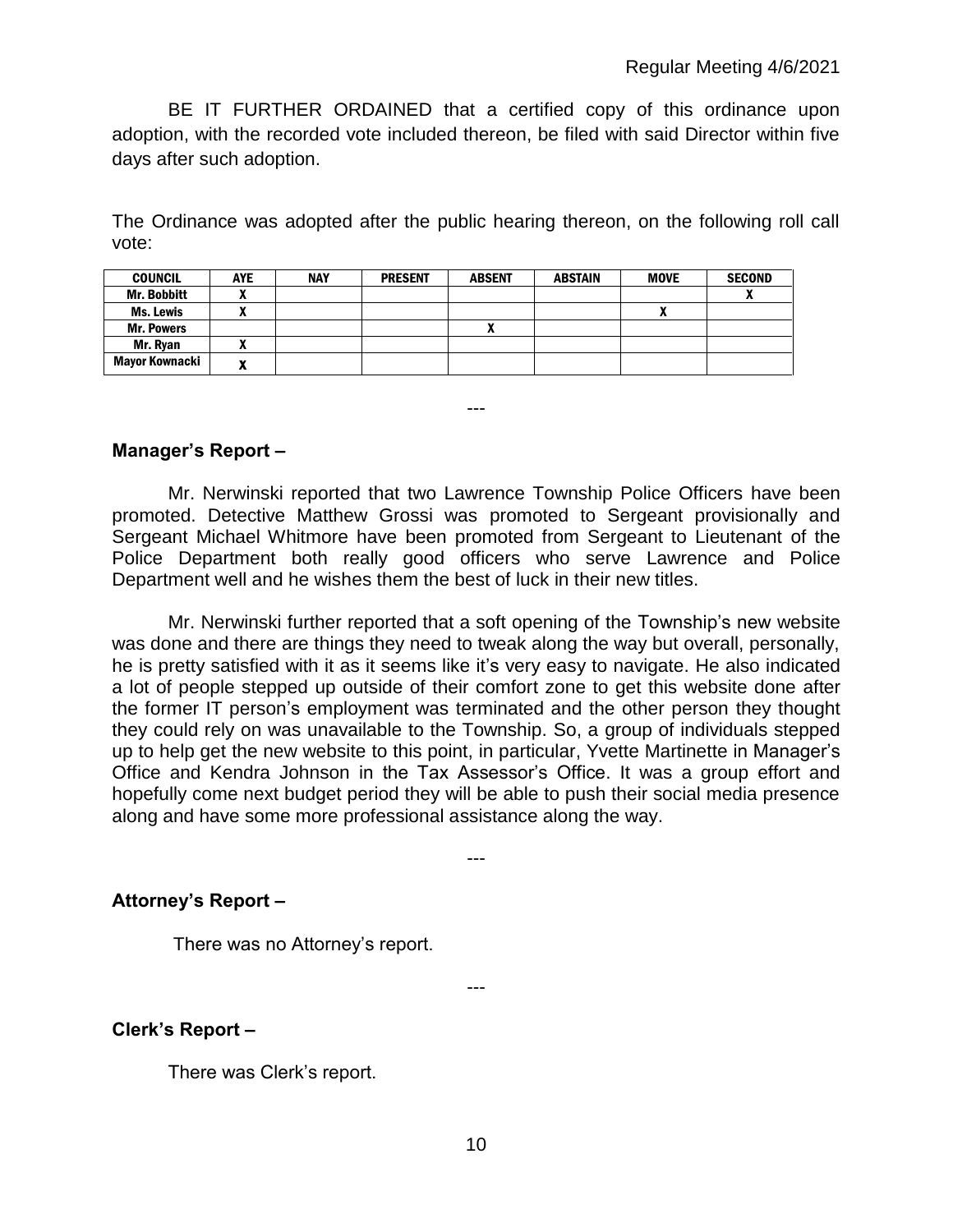#### ---

#### **Unfinished Business –**

There was no unfinished business.

---

---

#### **New Business –**

There was no new business.

## **Public Participation (3-minute limitation per speaker)** –

There was no public participation.

---

#### **Resolutions**

Mr. Nerwinski stated that he was instructed by Peter Kiriakatis, CFO, that Resolution 140-21 (18-H.8), Resolution Authorizing Amendments to the Approved Budget of 2021, which was added to the agenda tonight needs to be read aloud and briefly explained, after which he read the resolution and explained that there is a list of items; but, primarily, the difference is the estimated fees for Police Fees Impound that was estimated at \$25,000 and is less than that at \$20,000. So, they made that \$5,000 adjustment.

Mr. Roskos stated he would like make a comment regarding Resolution 132-21 (18-H.5), Authorizing the Mayor to Sign Grant of Trail Easement Agreement Per Planning Board Resolution 21-20, and indicated he has not had a chance to review that Agreement and the provision that troubles him is the Indemnification provisions where the town is agreeing to indemnify the grantor and asked if it is necessary to act on this resolution tonight or can they hold it. After a brief exchange of dialogue between Mr. Nerwinski and Mr. Roskos, Mr. Nerwinski suggested because of possible timeline issues that the Resolution be conditionally approved pending Mr. Roskos satisfactory review and approval. Mr. Roskos agreed.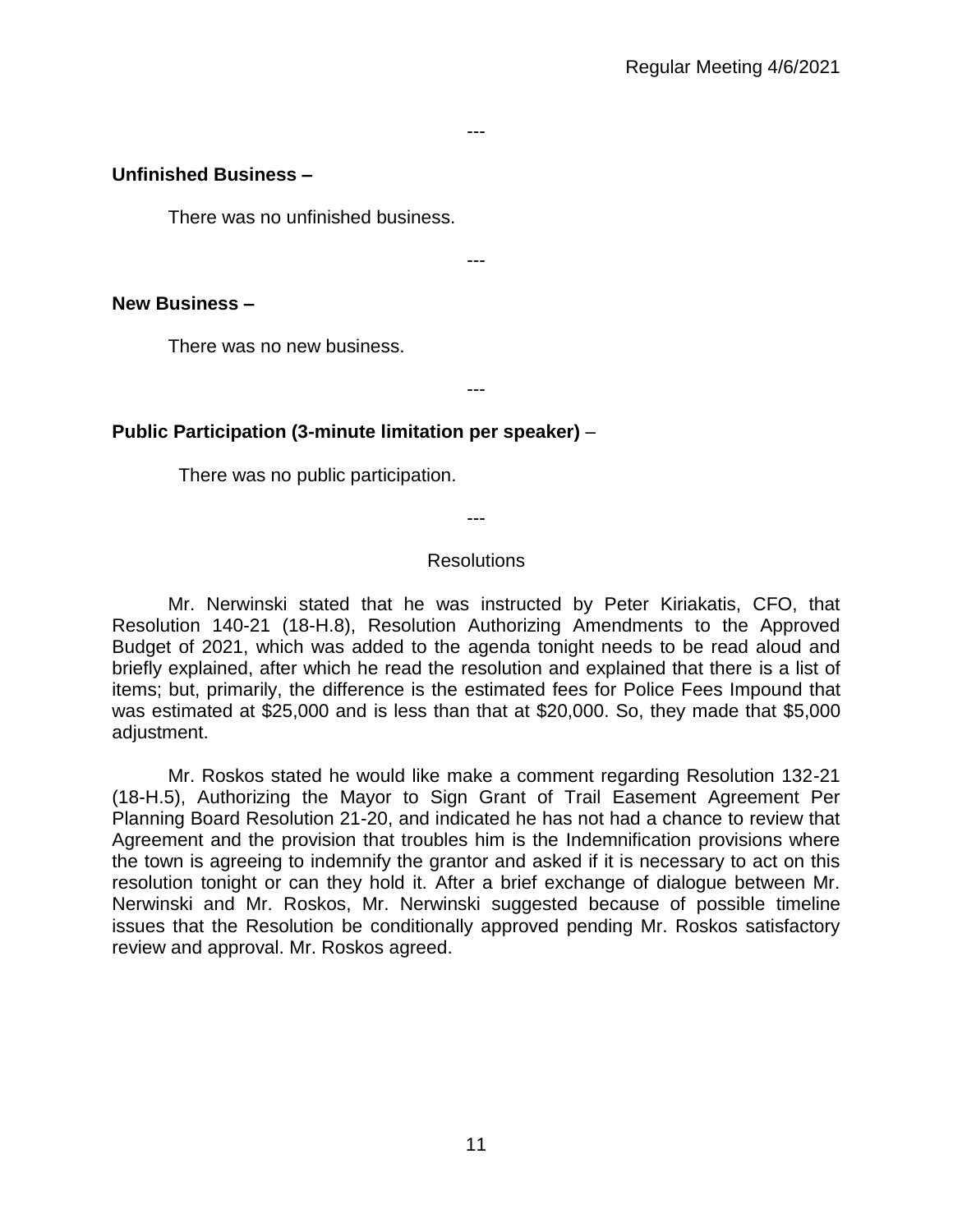Resolution Nos. 125-21 (18-B.1) through 123-21 (18-H.7) was approved with the exception of Resolution 132-21 (18-H.5) by the following roll call vote:

| <b>COUNCIL</b>        | <b>AYE</b> | <b>NAY</b> | <b>PRESENT</b> | <b>ABSENT</b> | <b>ABSTAIN</b> | <b>MOVE</b> | <b>SECOND</b> |
|-----------------------|------------|------------|----------------|---------------|----------------|-------------|---------------|
| <b>Mr. Bobbitt</b>    |            |            |                |               |                |             | v             |
| Ms. Lewis             |            |            |                |               |                |             |               |
| <b>Mr. Powers</b>     |            |            |                | Λ             |                |             |               |
| Mr. Ryan              |            |            |                |               |                |             |               |
| <b>Mayor Kownacki</b> |            |            |                |               |                |             |               |

Cited Resolutions are spread in their entirety in the Resolution Books of the Township of Lawrence.

 $\sim\sim\sim$ 

Resolution Nos.124-21 (18-H.8), Amendment to Approved 2021 Budget was approved by the following roll call vote:

| <b>COUNCIL</b>     | <b>AYE</b>   | <b>NAY</b> | <b>PRESENT</b> | <b>ABSENT</b> | <b>ABSTAIN</b> | <b>MOVE</b>  | <b>SECOND</b> |
|--------------------|--------------|------------|----------------|---------------|----------------|--------------|---------------|
| <b>Mr. Bobbitt</b> |              |            |                |               |                |              |               |
| <b>Ms. Lewis</b>   |              |            |                |               |                | $\mathbf{v}$ |               |
| <b>Mr. Powers</b>  |              |            |                |               |                |              |               |
| Mr. Ryan           |              |            |                |               |                |              |               |
| Mayor Kownacki     | $\mathbf{r}$ |            |                |               |                |              |               |

Cited Resolution it spread in its entirety in the Resolution Books of the Township of Lawrence.

 $\sim\sim\sim$ 

# Resolution Nos.132-21 (18-H.5), Grant of Trail Easement Agreement was (conditionally) approved for reason set forth by the Municipal Attorney by the following roll call vote:

| <b>COUNCIL</b>     | AYE | <b>NAY</b> | <b>PRESENT</b> | <b>ABSENT</b> | <b>ABSTAIN</b> | <b>MOVE</b> | <b>SECOND</b> |
|--------------------|-----|------------|----------------|---------------|----------------|-------------|---------------|
| <b>Mr. Bobbitt</b> |     |            |                |               |                |             |               |
| Ms. Lewis          |     |            |                |               |                | Δ           |               |
| <b>Mr. Powers</b>  |     |            |                |               |                |             |               |
| Mr. Rvan           |     |            |                |               |                |             |               |
| Mavor Kownacki     |     |            |                |               |                |             |               |

Cited Resolution it spread in its entirety in the Resolution Books of the Township of Lawrence.

---

# **Council Initiatives/Liaison Reports –**

There were no Liaison reports.

---